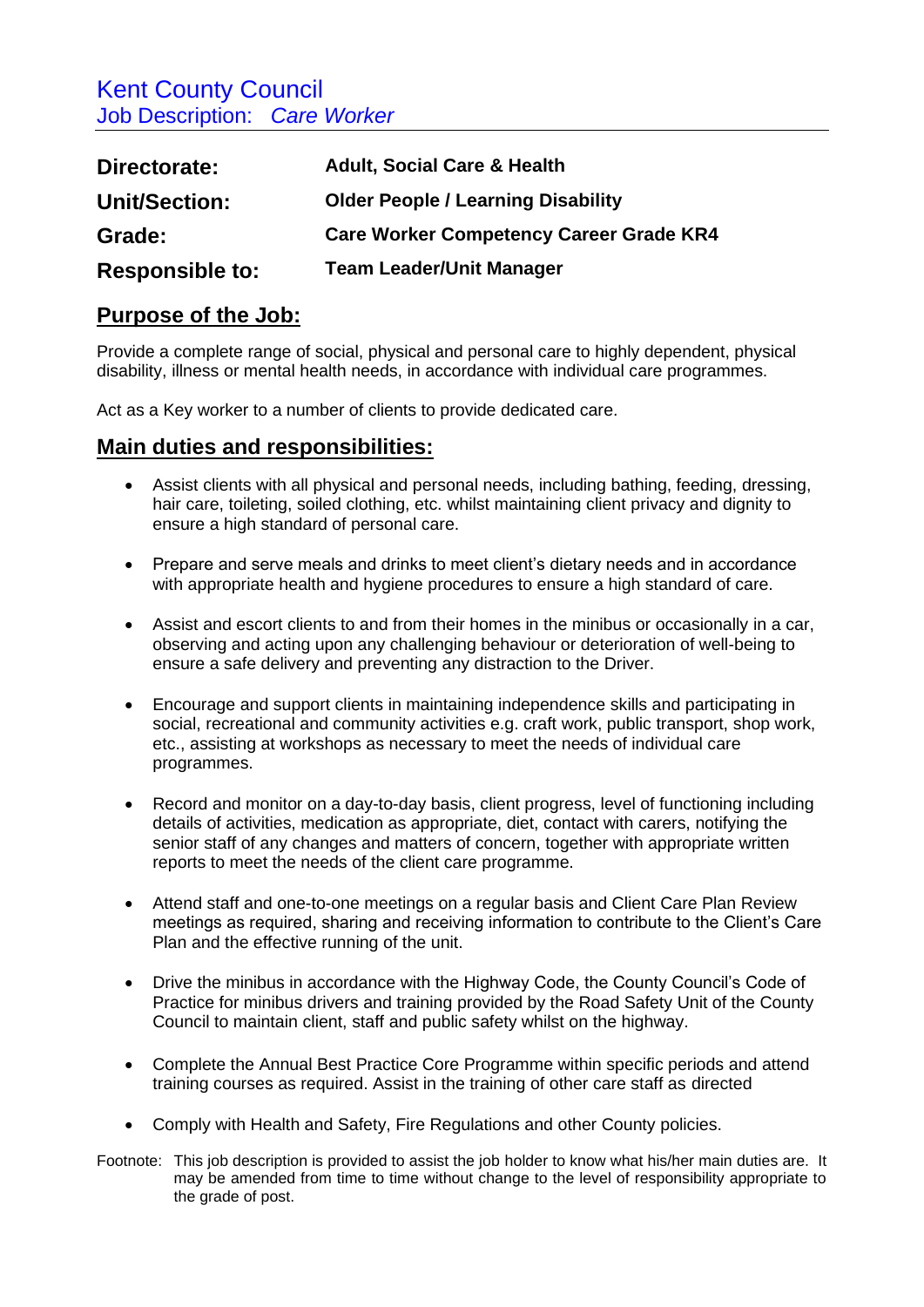The following outlines the criteria for this post. Applicants who have a disability and who meet the criteria will be shortlisted.

Applicants should describe in their application how they meet these criteria.

|                             | <b>CRITERIA</b>                                                                                                                                                                                                                                                                                                                                                                                                                                                                                                                                                                                                                                                                                                                                                                                                                                                                                                                                                                                                                                                                                                                                                                                                                                                                                                                                                                                                                                                                                                                                                                                                                                                                                                                                                                                                                                                                                                                                                                               |
|-----------------------------|-----------------------------------------------------------------------------------------------------------------------------------------------------------------------------------------------------------------------------------------------------------------------------------------------------------------------------------------------------------------------------------------------------------------------------------------------------------------------------------------------------------------------------------------------------------------------------------------------------------------------------------------------------------------------------------------------------------------------------------------------------------------------------------------------------------------------------------------------------------------------------------------------------------------------------------------------------------------------------------------------------------------------------------------------------------------------------------------------------------------------------------------------------------------------------------------------------------------------------------------------------------------------------------------------------------------------------------------------------------------------------------------------------------------------------------------------------------------------------------------------------------------------------------------------------------------------------------------------------------------------------------------------------------------------------------------------------------------------------------------------------------------------------------------------------------------------------------------------------------------------------------------------------------------------------------------------------------------------------------------------|
| <b>QUALIFICATIONS</b>       | Hold NVQ Level 2 in Health and Social Care or willingness to work<br>$\bullet$<br>towards the Diploma Level 2 in Health & Social Care<br>Registration with General Social Care Council in accordance with<br>$\bullet$<br><b>KCC policy</b><br>Hold or work towards Skills For Care Common Induction Standards<br>$\bullet$<br>within specified time frame<br>Hold or requirement to work towards LDQ (Learning Disability<br>$\bullet$<br>Qualification) or equivalent i.e. LDAF Learning Disability Awards<br>Framework<br>Basic written and numeric skills<br>$\bullet$                                                                                                                                                                                                                                                                                                                                                                                                                                                                                                                                                                                                                                                                                                                                                                                                                                                                                                                                                                                                                                                                                                                                                                                                                                                                                                                                                                                                                    |
| <b>EXPERIENCE</b>           | Experience of care and support of older people and/or adults with<br>$\bullet$<br>learning disabilities and/or ill adults in a working, voluntary or family<br>environment.                                                                                                                                                                                                                                                                                                                                                                                                                                                                                                                                                                                                                                                                                                                                                                                                                                                                                                                                                                                                                                                                                                                                                                                                                                                                                                                                                                                                                                                                                                                                                                                                                                                                                                                                                                                                                   |
| <b>SKILLS AND ABILITIES</b> | Undertake compulsory Annual Best Practice Core Programme<br>$\bullet$<br>within a specified time period each year<br>Ability to attend other training sessions to ensure skills are up-to-<br>$\bullet$<br>date e.g. dementia, challenging behaviour<br>Ability to communicate in a clear, patient and encouraging and<br>$\bullet$<br>effective manner with Clients, colleagues and health care partners<br>Ability to provide care in accordance with client's Care Plan,<br>$\bullet$<br>referring to Supervisor where changes may be required.<br>Written and numeric skills in order to complete detailed records,<br>$\bullet$<br>reports, etc.<br>Ability to record accurately daily care for the Client, identify any<br>changes in well-being with prompt referral to Supervisor, Carer or<br>health care colleagues.<br>Ability to deal with day to day problems and identify promptly any<br>$\bullet$<br>concerns with the Supervisor<br>Able to be receptive to information being communicated (which can<br>$\bullet$<br>be non-verbal), contribute to its interpretation and pass on to others<br>as appropriate.<br>Ability to travel across a wide geographical area in a timely and<br>flexible manner at various times of the day in accordance with the<br>needs of the job<br>Empathy with Older People to listen, observe and contribute to<br>$\bullet$<br>discussions as required for the job e.g. client care, work plans etc.<br>Ability and commitment to support the Directorates Equality and<br>$\bullet$<br>Diversity Policy Statement which is an integral part of the<br>Directorates service delivery and relationship with the client to<br>respect people as individuals, regardless of age, ethnic origin,<br>cultural values, disability, gender, sexual orientation or religion<br>Committed to the 'promoting independence and person centred'<br>$\bullet$<br>ethos of the service<br>Committed to providing quality services and good customer care |